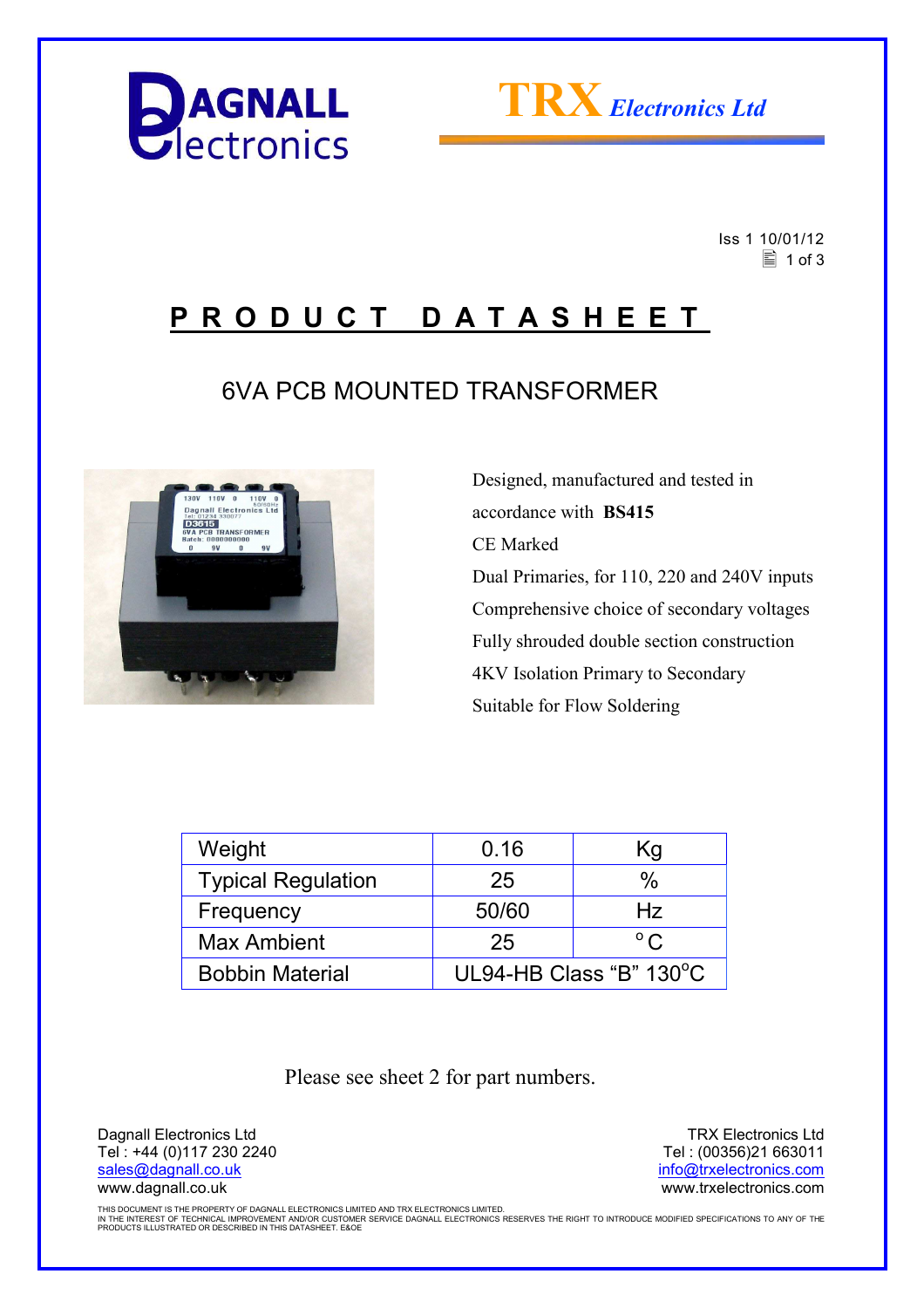



Iss 1 10/01/12  $\boxed{2}$  of 3

#### Part Numbers

| Part No | Primary          | Secondary    | Recommended<br><b>Secondary Fuse</b> |
|---------|------------------|--------------|--------------------------------------|
| D3613   | 0-110 0-110-130V | $4.5 + 4.5V$ | 0.630AT                              |
| D3614   | 0-110 0-110-130V | $6+6V$       | 0.500AT                              |
| D3615   | 0-110 0-110-130V | $9+9V$       | 0.315AT                              |
| D3616   | 0-110 0-110-130V | 10V          | 0.630AT                              |
| D3617   | 0-110 0-110-130V | $12+12V$     | 0.250AT                              |
| D3618   | 0-110 0-110-130V | $15 + 15V$   | 0.200AT                              |
| D3619   | 0-110 0-110-130V | 20+20V       | 0.160AT                              |
| D3620   | 0-110 0-110-130V | $24 + 24V$   | 0.125AT                              |

Please see sheets 3 for dimensions and pin outs.

Dagnall Electronics Ltd Tel : +44 (0)117 230 2240 sales@dagnall.co.uk www.dagnall.co.uk

TRX Electronics Ltd Tel : (00356)21 663011 info@trxelectronics.com www.trxelectronics.com

THIS DOCUMENT IS THE PROPERTY OF DAGNALL ELECTRONICS LIMITED AND TRX ELECTRONICS LIMITED.<br>IN THE INTEREST OF TECHNICAL IMPROVEMENT AND/OR CUSTOMER SERVICE DAGNALL ELECTRONICS RESERVES THE RIGHT TO INTRODUCE MODIFIED SPECIF